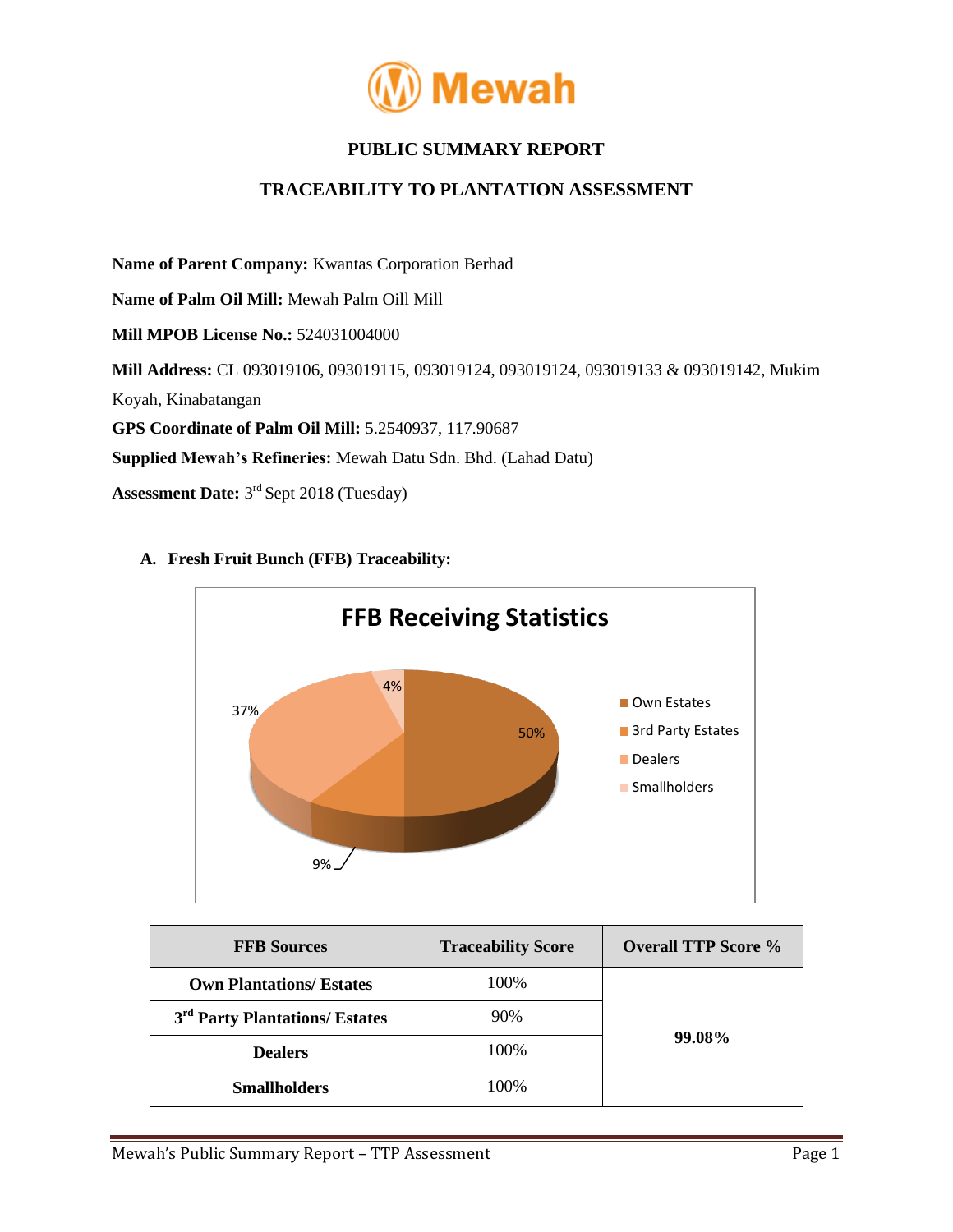

#### **B. Environmental Risk Analysis**

- 1. Environmental risk assessment is carried out within theoretical FFB catchment area (50km radius) in Mewah Palm Oill Mill using Global Forest Watch (GFW) tool.
- 2. The overall environmental risk ranking of Mewah Palm Oill Mill is summarized as follows.

| <b>Potential Environmental Risk Factors</b> |                                                                                      |                                                                                 |                                             |                                                                    |                                                                       |                                |  |  |
|---------------------------------------------|--------------------------------------------------------------------------------------|---------------------------------------------------------------------------------|---------------------------------------------|--------------------------------------------------------------------|-----------------------------------------------------------------------|--------------------------------|--|--|
| Rate of<br><b>Tree</b><br><b>Cover Loss</b> | <b>Tree</b><br><b>Cover Loss</b><br><sub>on</sub><br><b>Primary</b><br><b>Forest</b> | <b>Potential</b><br><b>Future</b><br>Loss in<br><b>Primary</b><br><b>Forest</b> | <b>Tree</b><br><b>Cover Loss</b><br>on Peat | <b>Tree</b><br><b>Cover Loss</b><br>on<br><b>Protected</b><br>Area | <b>Tree</b><br><b>Cover Loss</b><br>on Carbon<br><b>Dense</b><br>Area | <b>Fire</b><br><b>Activity</b> |  |  |
| Medium<br>Low                               | Low                                                                                  | Low                                                                             | Medium<br>Low                               | Medium                                                             | Medium<br>Low                                                         | Medium<br>Low                  |  |  |

The following mapping is used as an indicator to indicate the potential environmental risks of the assessed palm oil mill.